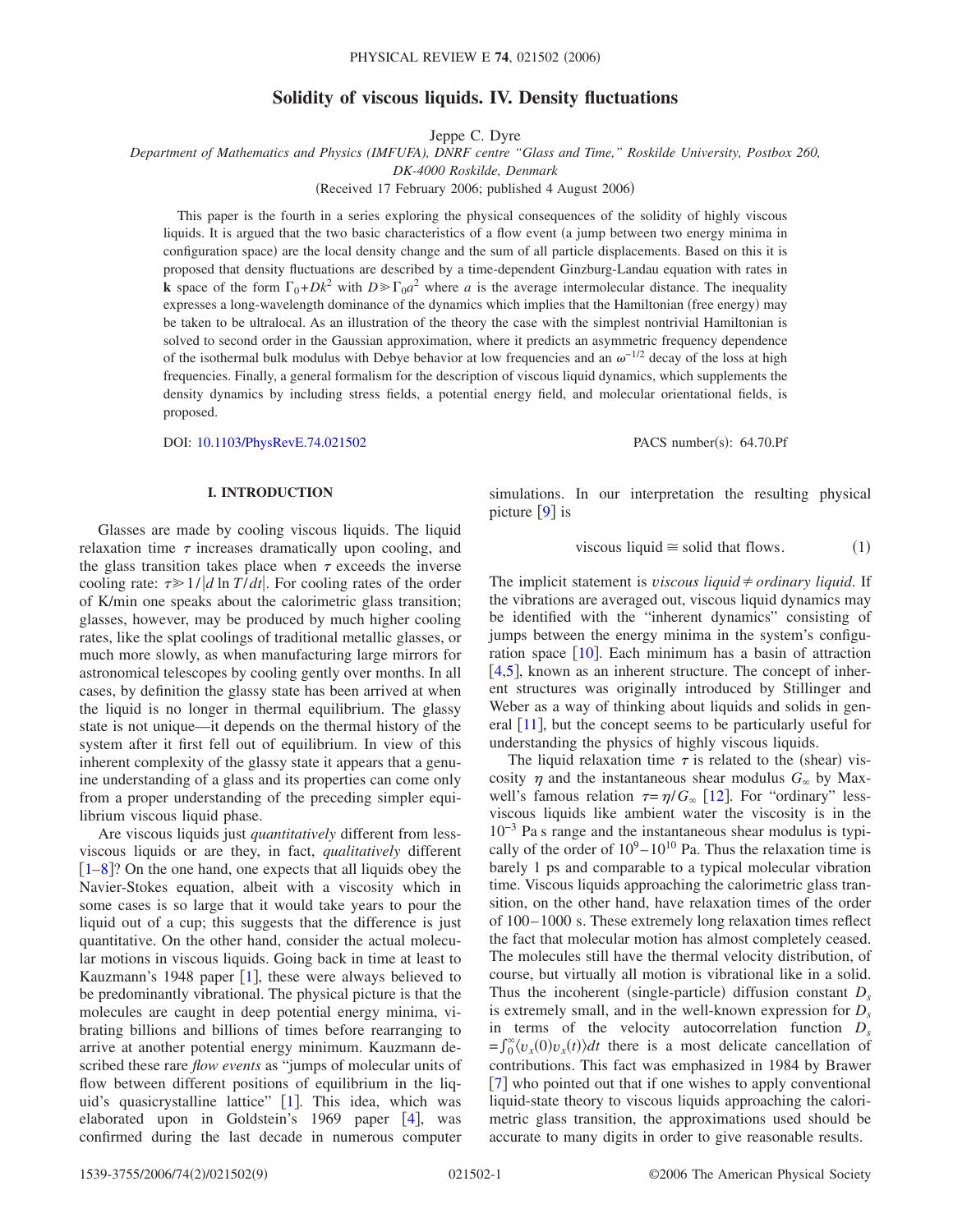A further argument for viscous liquids being qualitatively different from the less-viscous liquids dealt with in traditional liquid-state theory is the following. A liquid is characterized by a number of diffusion constants: the heat diffusion constant, the incoherent diffusion constant, the dynamic viscosity  $\nu$  of the Navier-Stokes equation (i.e., the transverse momentum diffusion constant: viscosity/density), and the coherent diffusion constant (characterizing the longwavelength decay of density fluctuations). For "ordinary" liquids these diffusion constants are all typically within one or two orders of magnitude of  $10^{-7}$  m<sup>2</sup>/s. This is easy to understand from kinetic theory, according to which the diffusion constant is of the order of the mean free path squared over the mean time between collisions of the diffusing entity. Rough estimates of these quantities are 1 Å and 0.1 ps, respectively, resulting in the value  $10^{-7}$  m<sup>2</sup>/s. For a viscous liquid approaching the calorimetric glass transition, however, the approximate identity of diffusion constants breaks down: As the Maxwell relaxation time increases upon cooling from the less-viscous phase, the single-particle diffusion constant *Ds* decreases roughly inversely proportional to the viscosity [[13](#page-8-9)]. At the same time the dynamic viscosity  $\nu$  increases. Thus the ratio  $D_s/v$  changes from roughly 1 to a number of order 10−30 just above the calorimetric glass transition. Such small dimensionless numbers are rare in condensed matter physics. Small numbers in physics usually signal a qualitative change and a simplification of some kind. It view of this it seems likely that the physics of highly viscous liquids is different from—and somehow simpler than—that of "ordinary" liquids.

Viscous liquids have common features which are independent of the nature of the chemical bonds involved. These features [[14,](#page-8-10)[15](#page-8-11)] may be summarized into three *non*'s: *Non*-Debye behavior of the main  $(\alpha)$  relaxation process, *non-Arrhenius* viscosity (or relaxation time,  $\tau \sim \eta$  because  $\tau = \eta/G_{\infty}$ ), and *nonlinearity* of relaxations following even relatively small temperature jumps. The last *non* is probably less basic because in most models *nonlinearity* is a consequence of the strong temperature dependence of  $\tau$ , but the *non-Debye* and *non-Arrhenius* behaviors constitute crucial and defining characteristics of viscous liquids.

Given the universal features of viscous liquids, an obvious question is: Does the high viscosity—translating into ([1](#page-0-0))—*in and of itself* make it possible to physically understand and mathematically derive the *non*'s? Since the high viscosity is caused by energy barriers large compared to  $k_B T$ , this seems to have been Goldstein's view when he in 1969 wrote: "I am only conjecturing that whatever rigorous theory of kinetics we will someday have, processes limited by a high potential barrier will share some common simplifications of approach"  $[4]$  $[4]$  $[4]$ .

The present paper is the fourth in a series  $(I-HI)$   $[16-18]$  $[16-18]$  $[16-18]$ entitled *Solidity of viscous liquids* attempting to identify Goldstein's "common simplifications of approach" by extracting the physical consequences of Eq.  $(1)$  $(1)$  $(1)$ . The term solidity is meant as a concise way of referring to the "solidlike-ness" of viscous liquids. The first paper from our group utilizing solidity-type arguments preceded the series. This was a joint publication with Olsen and Christensen from 1996 [19](#page-8-14) which proposed a model for the *non-Arrhenius*

temperature dependence of  $\tau$  (see also Ref. [[20](#page-8-15)]). The idea is that the activation energy for a flow event is the work done in shoving aside the surroundings in order to—in a brief moment—create the extra space which by assumption is needed for the molecules to rearrange. According to this "shoving" model the activation energy is mainly shear elastic energy located in the surroundings of the rearranging molecules. Consequently, the activation energy is proportional to the instantaneous shear modulus, a quantity which is usually much more temperature dependent in viscous liquids than in crystals and glasses (or in "ordinary" liquids). The shoving model appears to work well for molecular liquids  $[19]$  $[19]$  $[19]$ , but it is too early to tell whether the model is generally applicable [15](#page-8-11).

Paper I introduced the concept of a solidity length *l* that determines the length scale below which a viscous liquid for all purposes behaves as a solid, albeit one that flows. In terms of the average intermolecular distance  $a$  (defined by writing the volume per molecules as  $a^3$ ), the  $\alpha$  relaxation time  $\tau$ , and the high-frequency sound velocity  $c$ , the solidity length is given by

$$
l^4 = a^3 \tau c. \tag{2}
$$

This expression was derived by noting that a flow event is followed by the emission of a spherical sound wave; *l* is determined by requiring that elastic equilibrium be just about established throughout a sphere with radius *l* before the next flow event inside the sphere typically takes place [[16](#page-8-12)]. At the calorimetric glass transition the solidity length is approximately 10 000 Å.

In paper II we discussed anisotropic flow events and defined a parameter characterizing the anisotropy; it now appears, however, that this parameter is of only minor significance—see below. The origin of the *non-Debye*  $\alpha$  linear response functions was the subject of paper III where it was argued that a long-time-tail mechanism may explain what appears to be a generic property of the  $\alpha$  process as observed, e.g., by dielectric relaxation  $[21]$  $[21]$  $[21]$ : At high frequencies the loss follows an  $\omega^{-1/2}$  decay once the effects of  $\beta$ processes are minimized by going to sufficiently low temperatures (but still in the equilibrium liquid phase). It was further argued that the coherent diffusion constant *D* is much larger than the incoherent diffusion constant  $D_s$ , implying that  $D \ge a^2 / \tau$ . The latter inequality, which is essential for the long-time-tail mechanism to work for a range of times *shorter* than  $\tau$  (i.e., above the  $\alpha$  loss peak frequency), reflects a long-wavelength dominance of the dynamics.

Long-time tails derive from a diffusion equation which implies decay rates  $\alpha k^2$  for the **k**-wave-vector component of the relevant conserved variable  $[22,23]$  $[22,23]$  $[22,23]$  $[22,23]$ . An explicit realization of the long-time-tail scheme of paper III was given subseqently in a simple model for dielectric relaxation  $\lceil 24 \rceil$  $\lceil 24 \rceil$  $\lceil 24 \rceil$ . This model is based on a conserved scalar field, the density, and a nonconserved vector field, the dipole density, with the simplest possible interaction term. When the model is solved in the Gaussian approximation to second order in the interaction strength between the two fields, one finds for the frequency-dependent dielectric constant,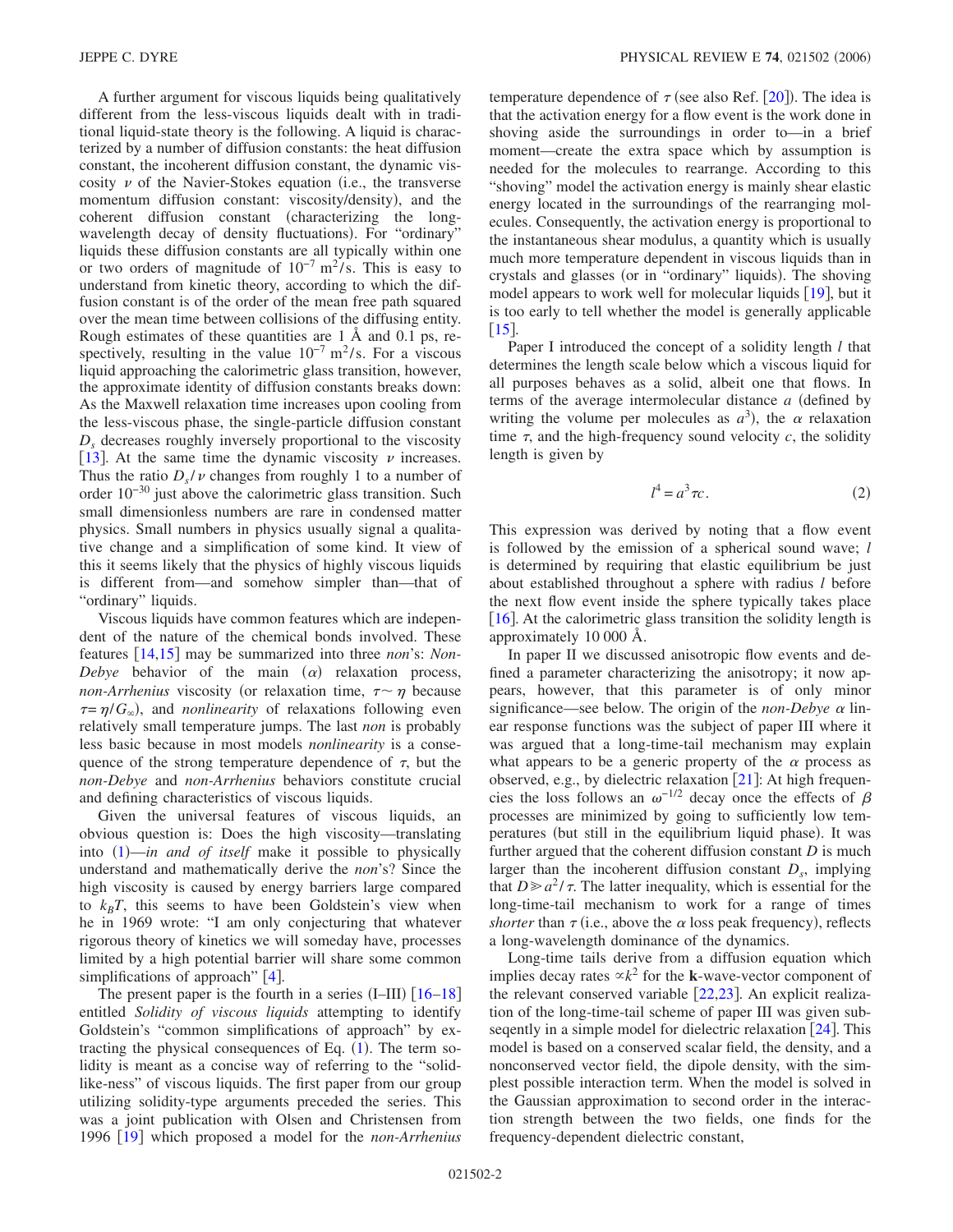This expression reproduces the generic  $\lceil 21 \rceil$  $\lceil 21 \rceil$  $\lceil 21 \rceil$  asymptotic behaviors of the  $\alpha$  process:  $-\epsilon'' \propto \omega$  at low frequencies and  $-\epsilon'' \propto 1/\sqrt{\omega}$  at high frequencies.

The present paper elaborates on the point made briefly in paper III and Ref.  $[24]$  $[24]$  $[24]$  that the density "dispersion relation" (the decay rate) realistically should include an additive constant and be of the form  $\Gamma_0 + Dk^2$  where  $\Gamma_0 = 1/\tau$ . We arrive at this result by first identifying the most important characteristics of a flow event. A new argument is given for the long-wavelength-dominance inequality  $D \gg \Gamma_0 a^2$ . Then a model for density fluctuations is proposed and solved in the simplest approximation, predicting that the loss peak of the frequency-dependent isothermal bulk modulus is asymmetric towards the high-frequency side where the loss decays as  $\propto \omega^{-1/2}$ . Finally, we propose principles for the general description of viscous liquid dynamics.

# **II. BASIC CHARACTERISTICS OF A FLOW EVENT**

## **A. First approach**

The arguments of this paper refer to length scales below the solidity length *l*. For liquids approaching the calorimetric glass transition *l* is so large that there are four orders of magnitude of length scales between *l* and the average intermolecular distance *a*. We argued above that in view of Eq. ([1](#page-0-0)) viscous liquid dynamics are basically to be identified with the "inherent dynamics"  $\lceil 10 \rceil$  $\lceil 10 \rceil$  $\lceil 10 \rceil$  consisting of jumps between potential energy minima (inherent structures). This is what Goldstein envisaged in his emphasis on the importance of potential energy barriers much larger  $k_BT[4]$  $k_BT[4]$  $k_BT[4]$ . The fact that these barriers are large is directly responsible for the extremely large low-temperature viscosity, of course, but it also implies that there is a clear separation between the molecular vibrations and the much slower changes of the configurational degrees of freedom associated with jumps between the potential energy minima. In the resulting picture the vibrations are regarded as uncorrelated to the inherent dynamics, and only the latter contribute to autocorrelation-function variations on the time scale of the  $\alpha$  relaxation.

A flow event is a jump from one potential energy minimum to another. Leaving aside the interesting question why the  $\alpha$ -process activation energy increases upon cooling, and whether this as in the shoving model  $[19]$  $[19]$  $[19]$  reflects the fact that the high-frequency shear elastic constant increases upon cooling, we shall nevertheless use shoving-model-type arguments below. This is done by comparing the situation *before* and *after* a flow event, and not as in the shoving model *before* and *at* the barrier maximum of the flow event.

It seems compeling that flow events are localized in space; this is also what is observed in the numerous computer simulations that now have been published. Justified by Eq.  $(1)$  $(1)$  $(1)$  we utilize arguments from the theory of solid elasticity  $\left[25\right]$  $\left[25\right]$  $\left[25\right]$  by regarding the liquid as an isotropic solid in which the flow event takes place. As a simple model, suppose that the flow event is radially symmetric. If it takes place at  $r=0$ , the radial displacement field induced in the

surroundings may be written  $\mathbf{u}(\mathbf{r}) = u_r(r)\mathbf{r}/r$  where  $r = |\mathbf{r}|$ . To determine  $u_r(r)$  we combine the equation of elastic equilibrium after the flow event—zero divergence of the stress tensor,  $\partial_i \sigma_{ik} = 0$ —with the stress-strain relation  $\sigma_{ik} = K u_{il} \delta_{ik}$  $+2G(u_{ik}-u_{ll}\delta_{ik}/3)$ , where *K* and *G* are the bulk and shear moduli and  $u_{ik} = (\partial_i u_k + \partial_k u_i)/2$  is the strain tensor. This leads to

$$
\left(K + \frac{G}{3}\right) \nabla \left(\nabla \cdot \mathbf{u}\right) + G \nabla^2 \mathbf{u} = \mathbf{0}.
$$
 (4)

<span id="page-2-0"></span>Because the displacement is radial one has  $\nabla \times \mathbf{u} = \mathbf{0}$  which, via the vector identity  $\nabla \times (\nabla \times \mathbf{u}) = \nabla (\nabla \cdot \mathbf{u}) - \nabla^2 \mathbf{u}$ , implies that  $\nabla(\nabla \cdot \mathbf{u}) = \nabla^2 \mathbf{u}$ . When substituted into Eq. ([4](#page-2-0)) this leads to  $\nabla(\nabla \cdot \mathbf{u}) = \mathbf{0}$ , or  $\nabla \cdot \mathbf{u} = C_1$ . The radial displacement is found by solving the equation  $\nabla \cdot \mathbf{u} = r^{-2} \partial_r (r^2 u_r) = C_1$ , leading to  $u_r = C_2 r^{-2} + C_1 r/3$ . Since the latter term diverges as  $r \rightarrow \infty$ , we must have  $C_1 = 0$ . In conclusion, the displacement field is analogous to the Coulomb electric field of a point charge:

$$
\mathbf{u} \propto \frac{\mathbf{r}}{r^3}.\tag{5}
$$

<span id="page-2-1"></span>The relative density change is  $-\nabla \cdot \mathbf{u}$  [[25](#page-8-20)] which is zero except at  $r=0$ . Thus in this macroscopic and radially symmetric description there is no density change in the surroundings of the flow event. A decrease of density at the flow event center induces a positive radial expansion which results in the same particle flux through all spheres centered at the flow event. This means that for any spherical shell surrounding the flow event, thick or thin, just as many molecules enter the shell from the inside as leave it on the outside. In effect, a flow event corresponds to a three-dimensional version of Hilbert's hotel, the infinite hotel which—even when totally occupied—makes room for an extra guest by asking all guests to move to one higher room number. .

The above analysis is oversimplified because of the assumption of spherical symmetry. Nevertheless, the result that the displacement field far from the flow event center varies as  $1/r^2$  is correct and general. To see this, note that the effect of one flow event on its surroundings may be mimicked by first imagining a tiny sphere surrounding the flow event center. If the molecules inside the sphere are removed, the effect of the change of positions of the molecules before and after the flow event may be reproduced by external forces acting suitably on the surface of the sphere—forces that must sum to zero. An external force acting on a point in an elastic medium introduces a momentum flux spreading to infinity; since the stress tensor  $\sigma$  is the momentum flux density, we conclude that  $\sigma \propto 1/r^2$  as  $r \to \infty$ . The stress tensor is given by first-order derivatives of the displacement vector field; thus one expects that  $|\mathbf{u}| \propto 1/r$ . For forces summing to zero, however, we get  $|\mathbf{u}| \propto 1/r^2$ , just as the potential from an electric dipole varies as  $1/r^2$  whereas it varies as  $1/r$  from a point charge. As shown elsewhere  $[26]$  $[26]$  $[26]$ , even in the most anisotropic case more than 90% of the elastic energy in the farfield surroundings is shear elastic energy, so the assumption that there are no density changes in the surroundings is a good approximation for describing the long-ranged effects of a flow event.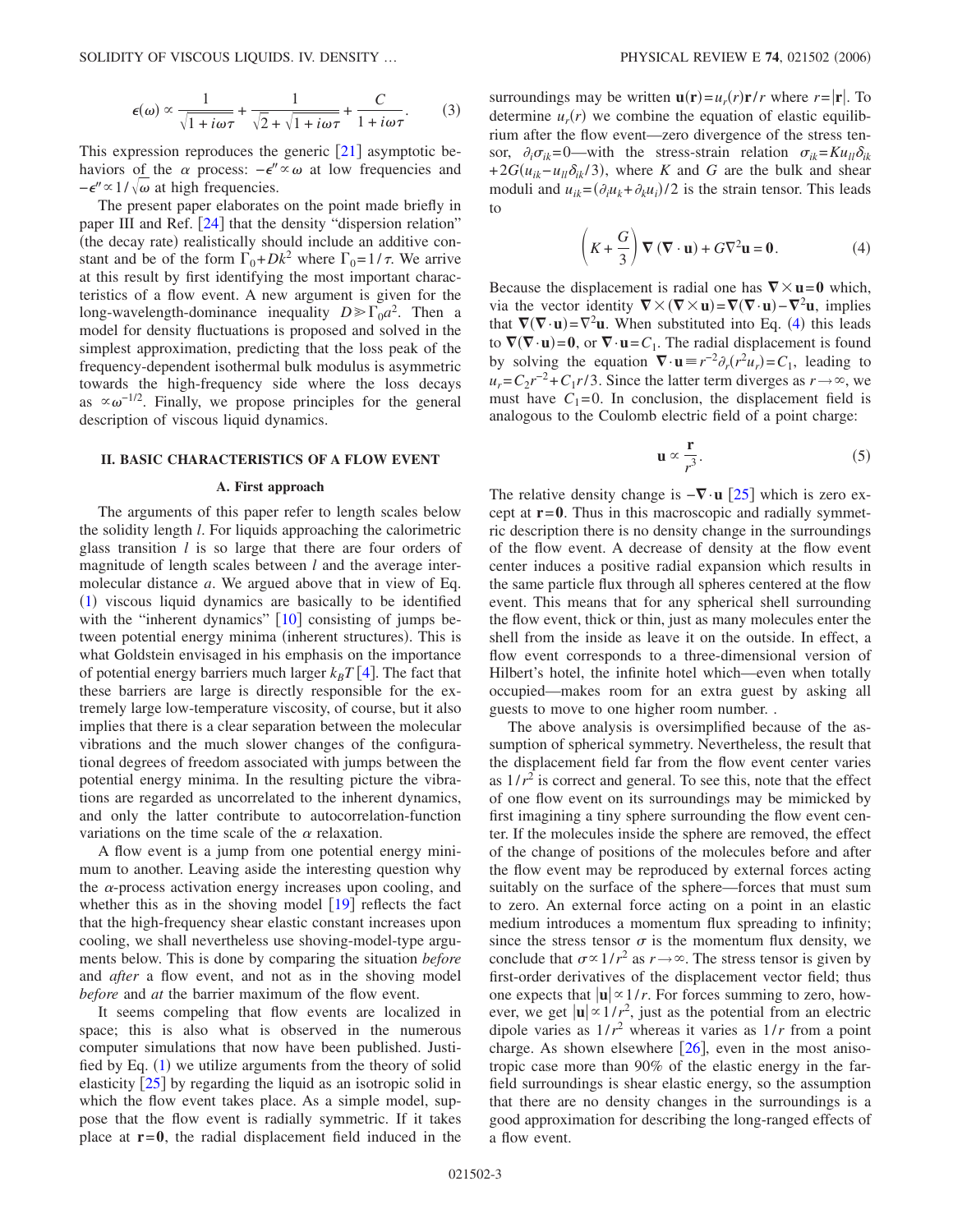Flow events may be regarded as instantaneous on length scales below the solidity length. Numbering the flow events consecutively after the time they take place,  $t_{\mu}$ , if  $\mathbf{r}_{\mu}$  is the center of the  $\mu$ th flow event and the number  $b_{\mu}$  measures its magnitude, the above considerations translate into the following dynamic equation for the density  $\rho(\mathbf{r},t)$  in a coarse-grained description:

$$
\dot{\rho}(\mathbf{r},t) = \sum_{\mu} b_{\mu} \delta(\mathbf{r} - \mathbf{r}_{\mu}) \delta(t - t_{\mu}).
$$
 (6)

<span id="page-3-0"></span>Equation  $(6)$  $(6)$  $(6)$  is not inconsistent with particle conservation, of course. Nevertheless, a density field obeying Eq. ([6](#page-3-0)) does have the appearance of not being conserved, because density changes at one point in space do not affect the density elsewhere. A field of noninteracting spins fluctuating randomly in time would be described by a similar time evolution equation, and there is nothing conserved by such a spin field. To summarize, the "Hilbert's hotel effect" deriving from solidity is not inconsistent with the fact that the particle number is obviously and trivially conserved, but it implies that the density *acts as if* it is a nonconserved field. Although we show below that Eq. ([6](#page-3-0)) is too simple to reflect all relevant features of density fluctuations, this conclusion remains valid.

The interpretation of the flow event magnitude  $b_{\mu}$  is found by integrating Eq. ([6](#page-3-0)) over a brief period of time including only the flow event taking place at  $t_{\mu}$ . This leads to a density change equal to  $b_{\mu} \delta(\mathbf{r} - \mathbf{r}_{\mu})$ , so the number of particles inside any volume which includes the flow event center  $\mathbf{r}_{\mu}$  changes by precisely  $b_{\mu}$ . Note that via the continuity equation  $\dot{\rho} + \nabla \cdot \mathbf{J} = 0$  and the identity  $\nabla \cdot (\mathbf{r}/r^3) = 4\pi \delta(\mathbf{r})$ , Eq. ([6](#page-3-0)) corresponds to the following expression for the particle current density in the coarse-grained description:

<span id="page-3-2"></span>
$$
\mathbf{J}(\mathbf{r},t) = -\sum_{\mu} \frac{b_{\mu}}{4\pi} \frac{\mathbf{r} - \mathbf{r}_{\mu}}{|\mathbf{r} - \mathbf{r}_{\mu}|^3} \delta(t - t_{\mu}).
$$
 (7)

#### **B. More detailed treatment**

To study flow events in more detail we consider the induced density changes by going to **k** space. If the liquid consists of *N* molecules in volume *V* each with position **r***j*, the variable  $\rho_k$  defined by

$$
\rho_{\mathbf{k}} = \frac{1}{\sqrt{N}} \sum_{j} e^{i\mathbf{k} \cdot \mathbf{r}_{j}}.
$$
 (8)

<span id="page-3-3"></span>Normalizing in this way is convenient because it makes the fluctuations independent of sample size in the  $V \rightarrow \infty$  limit where the static structure factor is given by  $S(k) = \langle |\rho_{\mathbf{k}}|^2 \rangle$  [[27](#page-8-22)].

As usual, the **k** vectors are restricted to values compatible with periodic boundary conditions, i.e., having an integer number of periods in the volume *V* in all three axis directions. We are particularly interested in small **k** vectors. If the molecular displacements induced by a single flow event are denoted by  $\Delta r_i$ , by a first-order Taylor expansion the change of  $\rho_k$  for small **k** is given by

$$
\delta \rho_{\mathbf{k}} = \frac{1}{\sqrt{N}} \sum_{j} e^{i\mathbf{k} \cdot \mathbf{r}} i\mathbf{k} \cdot \Delta \mathbf{r}_{j}.
$$
 (9)

<span id="page-3-1"></span>Since particle displacements are unlikely to be much larger than the intermolecular distance  $a$ , Eq.  $(9)$  $(9)$  $(9)$  applies whenever  $ka \ll 1$ . As discussed in paper III and Ref. [[28](#page-8-23)], for realistic viscous liquid samples momentum is not conserved because the transverse momentum diffusion constant (the kinematic viscosity  $\nu = \eta / \langle \rho \rangle$  is so large that on the time scale of the  $\alpha$ relaxation momentum is unavoidably exchanged between the sample holder and the liquid. Thus momentum conservation is irrelevant for viscous liquid dynamics just as it is, e.g., for the description of point defect diffusion in crystals, and the sum of all particle displacements induced by a flow event  $\Delta \mathbf{R} = \sum_i \Delta \mathbf{r}_i$  is generally nonzero. In our present view the vector  $\Delta \mathbf{R}$  is a more important measure of flow event anisotropy than the quadrupolar-type parameter introduced in paper II, where it was implicitly assumed that  $\Delta \mathbf{R} = 0$ .

If the  $\mu$ th flow event is centered at  $\mathbf{r}_{\mu}$ , because the largest displacements take place close to  $\mathbf{r}_{\mu}$ , for small **k** it is tempting to argue (paper III) that it is a good approximation to replace all exponentials by  $exp(i\mathbf{k} \cdot \mathbf{r}_{\mu})$ , leading to

$$
\delta \rho_{\mathbf{k}} \cong \frac{e^{i\mathbf{k}\cdot\mathbf{r}_{\mu}}}{\sqrt{N}} i\mathbf{k} \cdot \Delta \mathbf{R}.
$$
 (10)

This implies that  $|\delta \rho_{\mathbf{k}}|^2 \propto k^2$  for small **k**. Equation ([6](#page-3-0)), on the other hand, which we argued provides a good coarse-grained description, implies that  $|\delta \rho_{\mathbf{k}}|^2$  is constant for small **k**. Which is right? In fact, both are partially correct as we now proceed to show.

The starting point is Eq.  $(9)$  $(9)$  $(9)$  (still assuming small **k**). The calculation leading to Eq.  $(10)$  $(10)$  $(10)$  is not quite correct, however. This is because, although displacements far from the flow event are small  $(\alpha 1/r^2)$ , there are many molecules far away  $(xr^2)$  and their contributions cannot be ignored. A more detailed analysis proceeds as follows. Suppose a flow event of magnitude *b* is located at  $\mathbf{r} = \mathbf{0}$ . As a reasonable first approximation we use Eq.  $(7)$  $(7)$  $(7)$  which implies that the total particle flux due to this flow event through the perpendicular area *dA* at the distance *r* from **0** is equal to  $(-b/4\pi)(dA/r^2)$ . Identifying this flux with  $\langle \rho \rangle u dA$ , where *u* is the particle displacement, leads to  $u = -(b/4\pi r^2/\rho)$ . Thus the displacement of the *j*th molecule,  $\Delta \mathbf{r}_j$ , is given by  $\Delta \mathbf{r}_j = -(b/4\pi \langle \rho \rangle)(\mathbf{r}_j/r_j^3)$ . In terms of the density  $\rho(\mathbf{r}) \equiv \sum_j \delta(\mathbf{r} - \mathbf{r}_j)$ , Eq. ([9](#page-3-1)) thus becomes

$$
\delta \rho_{\mathbf{k}} = \frac{-b}{4\pi \sqrt{N}} \int_{V} \frac{\rho(\mathbf{r})}{\langle \rho \rangle} \frac{i\mathbf{k} \cdot \mathbf{r}}{r^3} e^{i\mathbf{k} \cdot \mathbf{r}} d\mathbf{r}.
$$
 (11)

If the flow event magnitude *b* is uncorrelated to other quantities, the ensemble average of the absolute square is given by

<span id="page-3-4"></span>
$$
\langle |\delta \rho_{\mathbf{k}}|^2 \rangle = \frac{\langle b^2 \rangle}{16\pi^2 N} \int_V \frac{\langle \rho(\mathbf{r}) \rho(\mathbf{r'}) \rangle}{\langle \rho \rangle^2} \frac{\mathbf{k} \cdot \mathbf{r}}{r^3} \frac{\mathbf{k} \cdot \mathbf{r'}}{r'^3} e^{i\mathbf{k} \cdot (\mathbf{r} - \mathbf{r'})} d\mathbf{r} d\mathbf{r'}.
$$
\n(12)

At first sight this expression appears to confirm that  $\langle |\delta \rho_{\bf k}|^2 \rangle \propto k^2$ , but that is not correct: As shown in the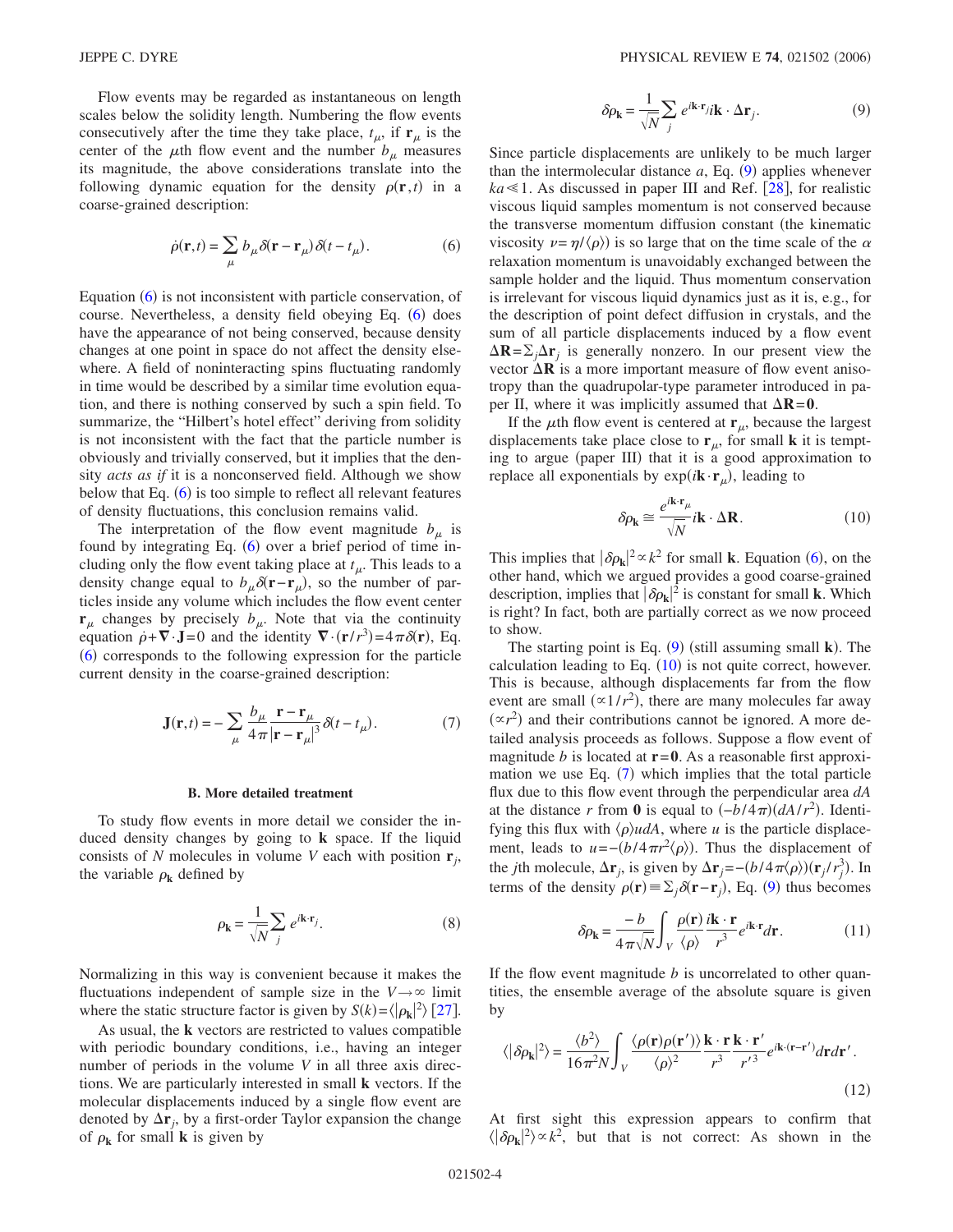Appendix, because the term  $\langle \rho(\mathbf{r}) \rho(\mathbf{r'}) \rangle$  for  $|\mathbf{r} - \mathbf{r'}| \rightarrow \infty$  becomes constant, one has

$$
\langle |\delta \rho_{\mathbf{k}}|^2 \rangle = \frac{\langle b^2 \rangle}{N} \left[ 1 + \frac{1}{N} \sum_{\mathbf{k}'} S(k') \left( \frac{\mathbf{k} \cdot (\mathbf{k} + \mathbf{k}')}{(\mathbf{k} + \mathbf{k}')^2} \right)^2 \right]. \quad (13)
$$

<span id="page-4-1"></span>For small **k** this implies that

$$
\langle |\delta \rho_{\mathbf{k}}|^2 \rangle \propto 1 + C(ka)^2,\tag{14}
$$

where  $C \sim (1/N)\Sigma_{\mathbf{k}'} S(k') / [(k'a)^2] \sim 1$ .

#### **III. DENSITY FLUCTUATIONS**

### **A. General framework**

Based on the above considerations we now seek a model for density fluctuations in equilibrium viscous liquids. To simplify matters it is assumed that density is the only relevant variable, although eventually other variables should definitely be included in the description (Sec. IV). The basic assumption is that the density obeys a standard Langevin equation [[29](#page-8-24)]. For discrete degrees of freedom  $Q_1, \ldots, Q_n$  the Langevin equation starts from a Hamiltonian  $H(Q_1, \ldots, Q_n)$ , and the dynamics are given by the equations  $\dot{Q}_i$  $=-\Gamma_i \partial(\beta H) / \partial Q_i + \xi_i(t)$  where  $\beta = 1/k_B T$  and  $\xi_i(t)$  is a Gaussian white noise term obeying  $\langle \xi_i(t) \xi_j(t') \rangle = 2 \Gamma_i \delta_{ij} \delta(t-t')$ . These equations give the correct canonical equilibrium probability for the average occupation in configuration space  $[29]$  $[29]$  $[29]$ 

In the present case the Hamiltonian is the free energy written as a functional of the density field. In terms of the complex density field variables  $\rho_k$  the Langevin equation looks as follows with a complex noise term:

$$
\dot{\rho}_{\mathbf{k}} = -\Gamma_k \frac{\partial(\beta H)}{\partial \rho_{-\mathbf{k}}} + \xi_{\mathbf{k}}(t). \tag{15}
$$

<span id="page-4-0"></span>The noise term obeys  $\xi_k^*(t) = \xi_{-k}(t)$  and  $\langle \xi_k(t) \xi_{k'}^*(t') \rangle$  $= 2\Gamma_k \delta_{\mathbf{k},\mathbf{k'}} \delta(t-t')$ ; because  $\rho_{\mathbf{k}}^* = \rho_{-\mathbf{k}}$ , Eq. ([15](#page-4-0)) is equivalent to two independent real Langevin equations, one for the real part of  $\rho_k$  and one for its imaginary part. To determine the **k** dependence of the rate  $\Gamma_k$  we note that when Eq. ([15](#page-4-0)) is integrated over a short time interval, the noise term dominates. Thus, if the short time interval is  $\Delta t$ , the magnitude of the change  $\Delta \rho_{\mathbf{k}}$  is given by  $\langle |\Delta \rho_{\mathbf{k}}|^2 \rangle = 2\Gamma_k \Delta t$ . On the other hand, because flow events are uncorrelated over short time spans, from Eq. ([14](#page-4-1)) one finds that  $\langle |\Delta \rho_{\mathbf{k}}|^2 \rangle \propto \Delta t [1 + C(ka)^2]$ for small **k**. In conclusion, for small **k** the rate  $\Gamma_k$  is of the form  $\lfloor 31 \rfloor$  $\lfloor 31 \rfloor$  $\lfloor 31 \rfloor$ 

$$
\Gamma_k = \Gamma_0 + Dk^2. \tag{16}
$$

<span id="page-4-2"></span>We shall assume that this expression applies for all *k*. A conserved field is characterized by  $\Gamma_k \propto k^2$  for  $k \to 0$  [[30](#page-8-25)], so Eq. ([16](#page-4-2)) expresses the fact that density has the appearence of a nonconserved field.

According to the calculation of last section  $C \sim 1$ , which implies that  $D \sim \Gamma_0 a^2$ . This calculation, however, assumes much more symmetry than realistically may be expected. Thus Eq.  $(5)$  $(5)$  $(5)$  is based on the macroscopic elasticity theory

describing an isotropic and homogeneous solid. Surely a viscous liquid is solidlike, but it is neither homogeneous nor isotropic on the molecular scale, and although the fact that the displacements far from a flow event vary as  $1/r^2$  remains valid, one would not expect Eq.  $(5)$  $(5)$  $(5)$  to be accurate. Violations of isotropy and homogeneity easily lead to a much larger flow-event-induced  $\Delta \mathbf{R}$  than found in the calculations lead-ing to Eq. ([14](#page-4-1)) (similarly, local correlations of flow events, as seen, e.g., in the observations of strings of flow events in some computer simulations  $[10,32]$  $[10,32]$  $[10,32]$  $[10,32]$ , also severely violate isotropy). In conclusion, since the  $C$  term of Eq.  $(14)$  $(14)$  $(14)$  is determined by the magnitude of  $\Delta \mathbf{R}$  which is a measure of the flow event anisotropy  $[Eq. (10)]$  $[Eq. (10)]$  $[Eq. (10)]$ , it appears likely that  $C \geq 1$  or, equivalently,

$$
D \ge \Gamma_0 a^2. \tag{17}
$$

<span id="page-4-3"></span>We shall henceforth assume that this inequality is obeyed. In paper III Eq.  $(17)$  $(17)$  $(17)$  was justified by arguing that *D* is much larger than the incoherent diffusion constant. In neither case, however, has Eq. ([17](#page-4-3)) been rigorously proved and it remains an assumption justified by physical arguments.

In principle, all **k** vectors consistent with periodic boundary conditions are allowed, but since there are just a finite number of molecules, one should only include the  $\sim N$  smallest **k** vectors—for larger **k** vectors the  $\rho_k$ 's become redundant. This means that there is an implicit cutoff in **k** space,  $k_c$ , which is easily shown to be given by  $k_c a \sim 1$ . In view of this, Eq.  $(17)$  $(17)$  $(17)$  implies that there is a range of allowed **k** vectors where the  $Dk^2$  term of Eq. ([16](#page-4-2)) dominates over the  $\Gamma_0$ terms. As shown below and in Ref.  $[24]$  $[24]$  $[24]$  this makes it possible to understand the generic  $\omega^{-1/2}$  high-frequency decay of the  $\alpha$  loss as a consequence of a long-time tail mechanism operating over a range of times short compared to the  $\alpha$ relaxation time.

The inequality ([17](#page-4-3)) expresses a *long-wavelength dominance* of the dynamics. This assumption, which *a posteriori* justifies our focus on small **k** vectors, makes it possible to simplify the Hamiltonian considerably. A number of scattering experiments have looked a for diverging length scale as the glass transition is approached, but found none. The consensus is that viscous liquids have no long-ranged static (i.e., equal-time) density correlations. Thus, if the dynamics are dominated by the long-wavelength behavior, a model with no equal-time spatial density correlations should suffice. In field-theory terms this means that the Hamiltonian may be assumed to be "ultralocal"—i.e., without the usual gradient term  $(\nabla \rho)^2$  or other terms coupling fields at different points in space. Although this is rather unusual from a general fieldtheory perspective, note that a simple example of an ultralocal field theory is the free energy functional for an ideal gas. More generally, the Ramakrishnan-Yussouff density func-tional [[33](#page-8-27)] to second order becomes ultralocal in descriptions which are coarse grained on length scales beyond the correlation length of the direct correlation function.

Thus we assume that the dimensionless Hamiltonian functional, when scaled by the inverse temperature  $\beta$ , is of the form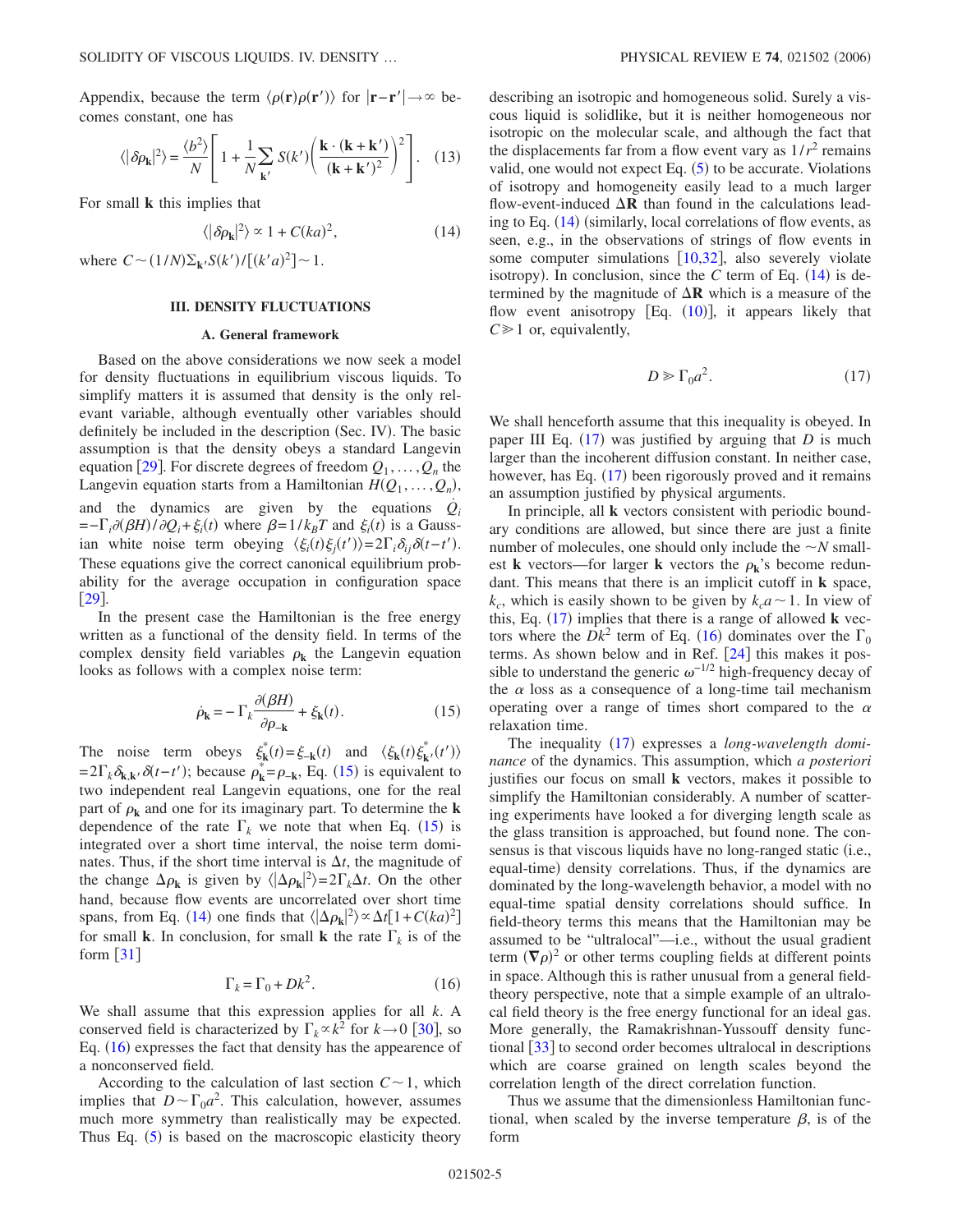<span id="page-5-0"></span>
$$
\beta H = \langle \rho \rangle \int_{V} d\mathbf{r} \left[ \frac{1}{2A} \left( \frac{\rho(\mathbf{r}) - \langle \rho \rangle}{\langle \rho \rangle} \right)^{2} + \frac{\lambda}{3} \left( \frac{\rho(\mathbf{r}) - \langle \rho \rangle}{\langle \rho \rangle} \right)^{3} + \cdots \right].
$$
\n(18)

The third-order term is crucial for the results derived below; to ensure stability, however, there must be further higher-order even terms. To transform this expression into  $\bf{k}$  space, we first note that Eq.  $(8)$  $(8)$  $(8)$  implies that  $\rho(\mathbf{r}) = (\sqrt{N/V})\sum_{\mathbf{k}} \rho_{\mathbf{k}} \exp(-i\mathbf{k}\cdot\mathbf{r})$ , which in turn implies that  $(\rho(\mathbf{r}) - \langle \rho \rangle)/\langle \rho \rangle = \sum_{\mathbf{k} \neq 0} \rho_{\mathbf{k}} \exp(-i\mathbf{k} \cdot \mathbf{r})/\sqrt{N}$ . When this is substituted into Eq.  $(18)$  $(18)$  $(18)$ , the dimensionless Hamiltonian becomes

<span id="page-5-1"></span>
$$
\beta H = \frac{1}{2A} \sum_{\mathbf{k}} \rho_{\mathbf{k}} \rho_{-\mathbf{k}} + \frac{\lambda}{3\sqrt{N}} \sum_{\mathbf{k},\mathbf{k'}} \rho_{\mathbf{k}} \rho_{\mathbf{k'}} \rho_{-\mathbf{k}-\mathbf{k'}} + \cdots. \quad (19)
$$

Here it is implicitly understood that no terms with  $k=0$  appear (because a system with fixed volume is considered, for  $k=0$ ,  $\rho_k$  is not a dynamic degree of freedom).

Once the dynamics have been specified, one can calculate the density autocorrelation function as a function of time, the Laplace transform of which gives the dynamic structure factor. To the best of the author's knowledge, there are no data for this quantity for highly viscous liquids. But by the fluctuation-dissipation theorem the  $k \rightarrow 0$  limit of the density autocorrelation function determines the macroscopic frequency-dependent isothermal bulk modulus. It is convenient to introduce the notation

$$
\Phi_{\mathbf{k}}(t) = \langle \rho_{\mathbf{k}}(0)\rho_{-\mathbf{k}}(t) \rangle.
$$
 (20)

Obviously,  $\Phi_{\mathbf{k}}(t) = \Phi_{-\mathbf{k}}(t)$  by time-reversal and parity invariance. It is possible to establish an exact equation for  $\Phi_{\bf k}(t)$  by use of the following general theorem  $[18,24]$  $[18,24]$  $[18,24]$  $[18,24]$ : If  $Q_i$  obeys a Langevin equation of the form (no sums over *i*)  $\dot{Q}_i$  $=-\Gamma_i \partial_i (\beta H) + \xi_i(t)$ , one has  $d^2/dt^2 \langle Q_i(0)Q_i(t) \rangle = \Gamma_i^2 \langle \partial_i(\beta H) \rangle$  $\times$ (0) $\partial_i(\beta H)(t)$ . Substituting Eq. ([19](#page-5-1)) into this identity leads to

<span id="page-5-2"></span>
$$
\frac{d^2}{dt^2}\Phi_{\mathbf{k}}(t) = \Gamma_k^2 \Bigg\langle \left(\frac{\rho_{\mathbf{k}}(0)}{A} + \frac{\lambda}{\sqrt{N}} \sum_{\mathbf{k'}} \rho_{\mathbf{k}+\mathbf{k'}}(0)\rho_{-\mathbf{k'}}(0) + \cdots \right) \times \left(\frac{\rho_{-\mathbf{k}}(t)}{A} + \frac{\lambda}{\sqrt{N}} \sum_{\mathbf{k''}} \rho_{-\mathbf{k}-\mathbf{k''}}(t)\rho_{\mathbf{k''}}(t) + \cdots \right) \Bigg\rangle. \tag{21}
$$

Approximations are needed in order to proceed. The simplest approximation is the Gaussian approximation which leads to nonlinear self-consistent equations.

# **B. Gaussian approximation**

The simplest nontrivial case is when one ignores the higher-order terms of Eq.  $(19)$  $(19)$  $(19)$ , a procedure which is justified when these terms are so small that they do not significantly influence the density autocorrrelation function. Using the well-known fact that for variables with zero mean distributed according to a Gaussian one has  $\langle x_1 x_2 x_3 x_4 \rangle = \langle x_1 x_2 \rangle \langle x_3 x_4 \rangle$  $+\langle x_1x_3\rangle\langle x_2x_4\rangle+\langle x_1x_4\rangle\langle x_2x_3\rangle$  whereas averages of odd order <span id="page-5-3"></span>are zero, Eq.  $(21)$  $(21)$  $(21)$  in the Gaussian approximation becomes

$$
\frac{d^2}{dt^2}\Phi_{\mathbf{k}}(t) = \Gamma_k^2 \left( \frac{\Phi_{\mathbf{k}}(t)}{A^2} + 2\frac{\lambda^2}{N} \sum_{\mathbf{k}'} \Phi_{\mathbf{k}+\mathbf{k}'}(t)\Phi_{-\mathbf{k}'}(t) + \cdots \right). \tag{22}
$$

We keep only the terms relevant for the below calculation; as mentioned the inclusion of, e.g., a small fourth-order term in the Hamiltonian may be ignored for calculating the density autocorrelation function—it would just lead to a minor renomalization of  $A$  and a further small  $\Phi$ <sup>3</sup>-type term.

The  $k \rightarrow 0$  limit of  $\Phi_{k}(t)$  may be determined analytically to second order in  $\lambda$  by proceding as follows. To zeroth order in  $\lambda$  the Hamiltionan is quadratic, implying for the equaltime average that  $\langle \rho_k \rho_{-k} \rangle = A$ . Thus to zeroth order one has  $\Phi_{\mathbf{k}}^{(0)}(t) = A \exp(-\Gamma_{\mathbf{k}}t/A)$ , which is substituted into the perturbing term of Eq.  $(22)$  $(22)$  $(22)$ . Because of Eq.  $(17)$  $(17)$  $(17)$  the **k** sum may be evaluated by extending the **k** integration to infinity (recall that  $\langle \rho \rangle = a^{-3}$ :

$$
2\frac{\lambda^{2}}{N} \sum_{\mathbf{k}'} \Phi_{\mathbf{k}'}^{(0)}(t) \Phi_{-\mathbf{k}'}^{(0)}(t) = 2\frac{\lambda^{2} A^{2}}{N} \int V \frac{d\mathbf{k}'}{(2\pi)^{3}} e^{-2(\Gamma_{0} + Dk'^{2})t/A}
$$
  

$$
= \frac{2\lambda^{2} A^{2}}{(2\pi)^{3} \langle \rho \rangle} e^{-2\Gamma_{0} t/A}
$$
  

$$
\times \int_{0}^{\infty} dk' 4\pi k'^{2} e^{-2Dk'^{2} t/A}
$$
  

$$
= \frac{2\lambda^{2} A^{2}}{(2\pi)^{3} \langle \rho \rangle} e^{-2\Gamma_{0} t/A} 4\pi \left(\frac{2Dt}{A}\right)^{-3/2} \frac{\sqrt{\pi}}{4}
$$
  

$$
= \frac{\lambda^{2} A^{7/2}}{8\sqrt{2} (\pi D)^{3/2} \langle \rho \rangle} t^{-3/2} e^{-2\Gamma_{0} t/A}.
$$
 (23)

If the  $k \to 0$  limit of  $\Phi_{\mathbf{k}}(t)$  is denoted by  $\Phi(t)$ , we thus arrive at the following equation for  $\Phi(t)$  in terms of the dimensionless time  $\tilde{t} = \Gamma_0 t / A$ :

$$
\ddot{\Phi}(\tilde{t}) = \Phi(\tilde{t}) + \Lambda \tilde{t}^{-3/2} e^{-2\tilde{t}}, \qquad (24)
$$

<span id="page-5-4"></span>where  $\Lambda = \lambda^2 A^4 (\Gamma_0 / \pi D)^{3/2} / (8 \sqrt{2} \langle \rho \rangle)$ . The general solution of this differential equation obeying  $\Phi(\vec{t} \rightarrow \infty) = 0$  is

$$
\Phi(\tilde{t}) = \Lambda \int_{\tilde{t}}^{\infty} \sinh(\tilde{t}' - \tilde{t}) e^{-2\tilde{t}' \tilde{t}' - 3/2} d\tilde{t}' + Ce^{-\tilde{t}}.
$$
 (25)

This result applies to second order in  $\lambda$  and assumes that the first term is small, but at this stage it is not possible to realistically estimate the relative weights of the two terms.

According to the fluctuation-dissipation theorem, if *v* is a large subvolume of *V*,  $\Delta v(t) \equiv v(t) - v(0)$ , and *L(s)* is the Laplace transform of  $\langle \Delta v^2(t) \rangle$  evaluated at the complex variable  $s \equiv i\omega$ , the frequency-dependent isothermal bulk modulus  $K_T(\omega)$  is given by

$$
K_T(\omega) \propto \frac{1}{sL(s)}.\tag{26}
$$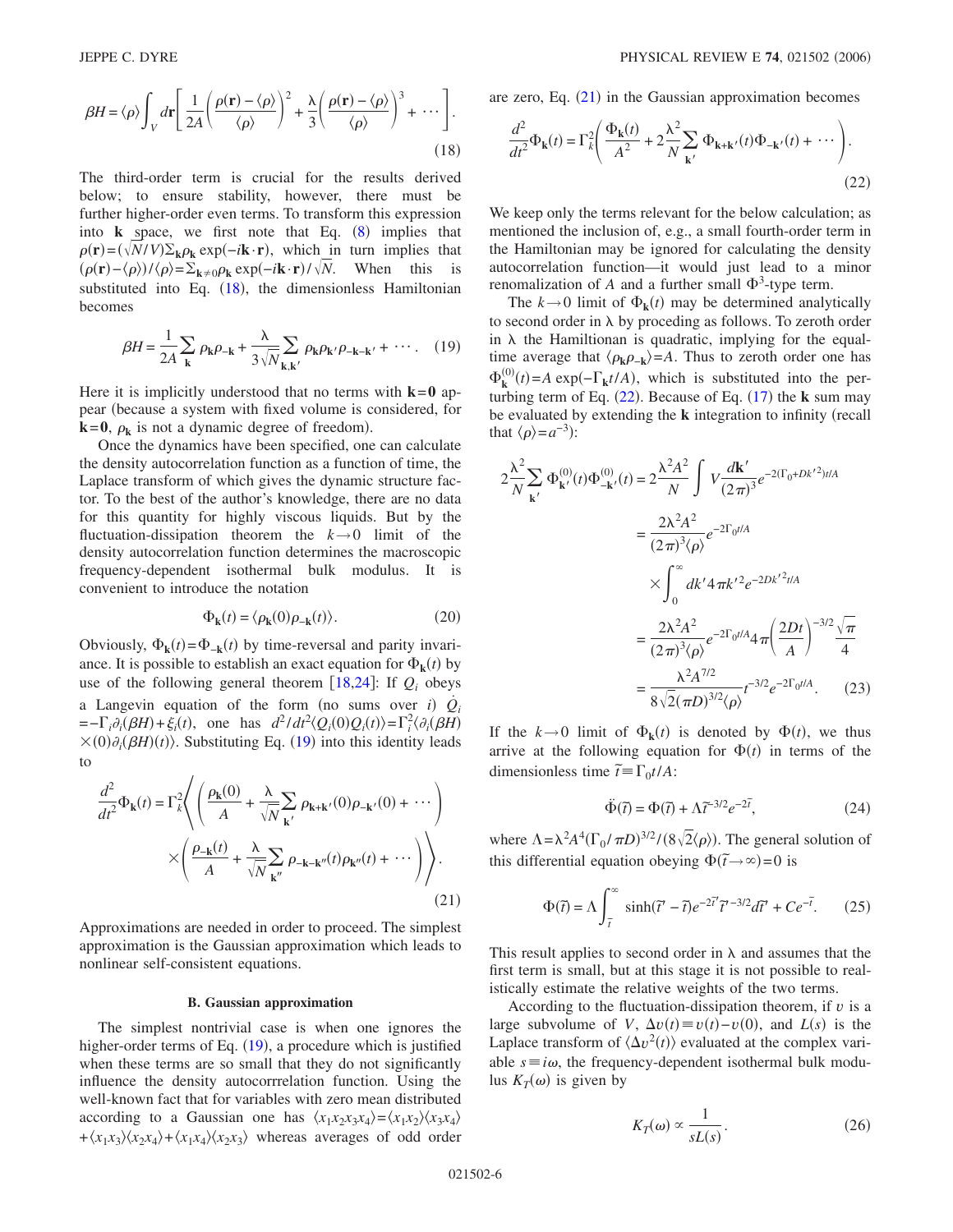Besides the relaxational density fluctuations described by Eq.  $(15)$  $(15)$  $(15)$  there are always the fast vibrational density fluctuations. In any reasonable model these two types of fluctuations are uncorrelated. Consequently, if  $\Delta v_r(t)$  is the relaxational volume change over time *t* and  $\Delta v_y(t)$  the vibrational analog, one has  $\langle \Delta v^2(t) \rangle = \langle \Delta v_r^2(t) \rangle + \langle \Delta v_v^2(t) \rangle$ . On time scales much longer than phonon times the vibrational-volume meansquare displacement is independent of time and one may write  $\langle \Delta v^2(t) \rangle = C + \langle \Delta v_r^2(t) \rangle$ . Thus *L*(*s*) becomes *C*/*s* plus the Laplace transform of  $\langle \Delta v_r^2(t) \rangle$ , a quantity that is proportional to  $\Phi(0) - \Phi(t)$ . Equation ([25](#page-5-4)) implies that  $\Phi(0) - \Phi(t) \propto \sqrt{t}$  at short times (i.e., whenever  $\tilde{t} \le 1$  or equivalently  $t \le \tau$  where  $\tau \equiv A/\Gamma_0$ ), whereas for  $t \ge \tau$ ,  $\Phi(t)$  goes exponentially to zero. These asymptotic behaviors imply that  $K_T(\omega) \propto 1$  $-C_1/\sqrt{i\omega\tau}$  for  $\omega\tau \gg 1$  and  $K_T(\omega) \propto 1 + C_2(i\omega\tau)$  for  $\omega\tau \ll 1$ . For the imaginary part of the frequency-dependent bulk modulus (the loss) one finds  $K_T''(\omega) \propto \omega^{-1/2}$  for  $\omega \tau \ge 1$  and  $K_T''(\omega) \propto \omega$  for  $\omega \tau \ll 1$ . The model thus predicts bulk modulus loss peaks which are asymmetric towards the high-frequency side. This is what is always observed for the dielectric and shear mechanical loss peaks, but unfortunately there are only few measurements of the frequency-dependent adiabatic bulk modulus (and none of the isothermal frequencydependent bulk modulus). The only published adiabatic measurements close to the glass transition known to this author (on glycerol [[34](#page-8-28)]) are not inconsistent with these predictions—it is described by a stretched-exponential relaxation function with exponent 0.43 which implies an asymmetric loss peak with asymptotics fairly close to those predicted here.

# **IV. GENERAL DESCRIPTION OF VISCOUS LIQUID DYNAMICS: A PROPOSAL**

To simplify matters as much as possible this paper focused on density as the sole relevant configurational variable. In a recent work  $\lceil 24 \rceil$  $\lceil 24 \rceil$  $\lceil 24 \rceil$  we discussed the case where the relevant fields are the density and dipole density fields. This was suggested as a simple model for dielectric relaxation. In that model the density and dipole density fields couple to each other by a third-order term in the Hamiltonian (model C of Ref. [[30](#page-8-25)]). In most cases the molecules do not have continuous rotational symmetry around one axis, however, and their orientations should properly be described by more general variables  $\Omega \in SO(3)$  representing the Eulerian angles. The stress tensor is another relevant field which should be included in the description, as should the potential energy density field.

Inspired by the model for density fluctuations discussed in this paper and the above-mentioned model for dielectric relaxation  $[24]$  $[24]$  $[24]$ , we propose the following general recipe for modeling viscous liquid dynamics:

(i) The relevant degrees of freedom are fields  $\phi^{(1)}(\mathbf{r}),...$  $\phi^{(n)}(\mathbf{r})$  defined as (a) the densities of the different types of molecules, (b) the densities of the different molecules' orientational variables reflecting their symmetry, (c) the five components of the traceless stress tensor (the pressure is reduced because the pressure fluctuations are not independent of the density fluctuations), (d) the potential energy density.

(ii) The Hamiltonian  $H$  (the free energy) is ultralocal;  $H$ consists of invariant (i.e., scalar) terms up to some even order.

(iii) For each field the dynamics are described by a Langevin equation,

$$
\dot{\phi}_{\mathbf{k}}^{(j)} = -\Gamma_{\mathbf{k}}^{(j)} \frac{\partial (\beta H)}{\partial \phi_{-\mathbf{k}}^{(j)}} + \xi_{\mathbf{k}}^{(j)}(t),\tag{27}
$$

where  $\xi_{\mathbf{k}}^{(j)}(t)$  is a standard Gaussian white noise term.

(iv) For density fields the Langevin equation coefficients are given by  $\Gamma_k^{(j)} = \Gamma_0^{(j)} + D^{(j)}k^2$  where  $D^{(j)} \gg \Gamma_0^{(j)}a^2$ ; for all other fields the coefficients are **k** independent:  $\Gamma_k^{(j)} = \Gamma_0^{(j)}$ .

#### **V. SUMMARY AND DISCUSSION**

At low temperatures viscous liquid dynamics may be identified with the inherent dynamics taking the system from one potential energy minimum to another. Each such jump is referred to as a flow event. The basic characteristics of a flow event are (a) its position, (b) its time, (c) the induced density change at the position of the flow event quantified by the flow event "magnitude"  $b$  of Eq.  $(6)$  $(6)$  $(6)$ , and  $(d)$  the total displacement of all molecule positions induced by the flow event,  $\Delta \mathbf{R}$ .

The density dynamics are described by a time-dependent Ginzburg-Landau equation [[30](#page-8-25)] with rates in **k** space of the form  $\Gamma_0 + Dk^2$ . The first term, which is a consequence of the solidity of viscous liquids, reflects the fact that the density may change locally without changing in the surroundings, a result which implies that density has the appearance of a nonconserved field variable. The second term  $Dk^2$  is the standard diffusion term. The disorder of the solidlike liquid and its lack of isotropy most likely result in highly anisotropic flow events. This is mathematically reflected in the inequality  $D \ge \Gamma_0 a^2$  which implies a long-wavelength dominance of the dynamics. Since experimentally there are no long-ranged static density correlations, the long-wavelength dominance of the dynamics makes it realistic to assume that the Hamiltonian is ultralocal.

Glarum in 1960 suggested that relaxation takes place via defect motion  $[35,36]$  $[35,36]$  $[35,36]$  $[35,36]$ . In his words "molecules do not relax independently of one another, and the motion of a particular molecule depends to some degree on that of its neighbors... This is because the reorientation of a molecule is far more likely immediately after one of its neighbors has relaxed than it is at an arbitrary time." The defect motion was described by a diffusion equation. Glarum's model gave a novel mechanism for explaining dielectric loss peaks which are asymmetric towards the high-frequency side. Inspired by this work Anderson and Ullman in 1967 generally considered the effect of a fluctuating environment on molecular relaxation rates  $\lceil 37 \rceil$  $\lceil 37 \rceil$  $\lceil 37 \rceil$ . These authors showed that fluctuations fast compared to the  $\alpha$  relaxation rate lead to a symmetric, almost Debye response and slow fluctuations to a symmetric, but broad loss peak—two results which were known already from Kauzmann's 1942 paper on dielectric relaxation [[38](#page-8-32)] whereas if the environment fluctuates on the  $\alpha$  time scale, the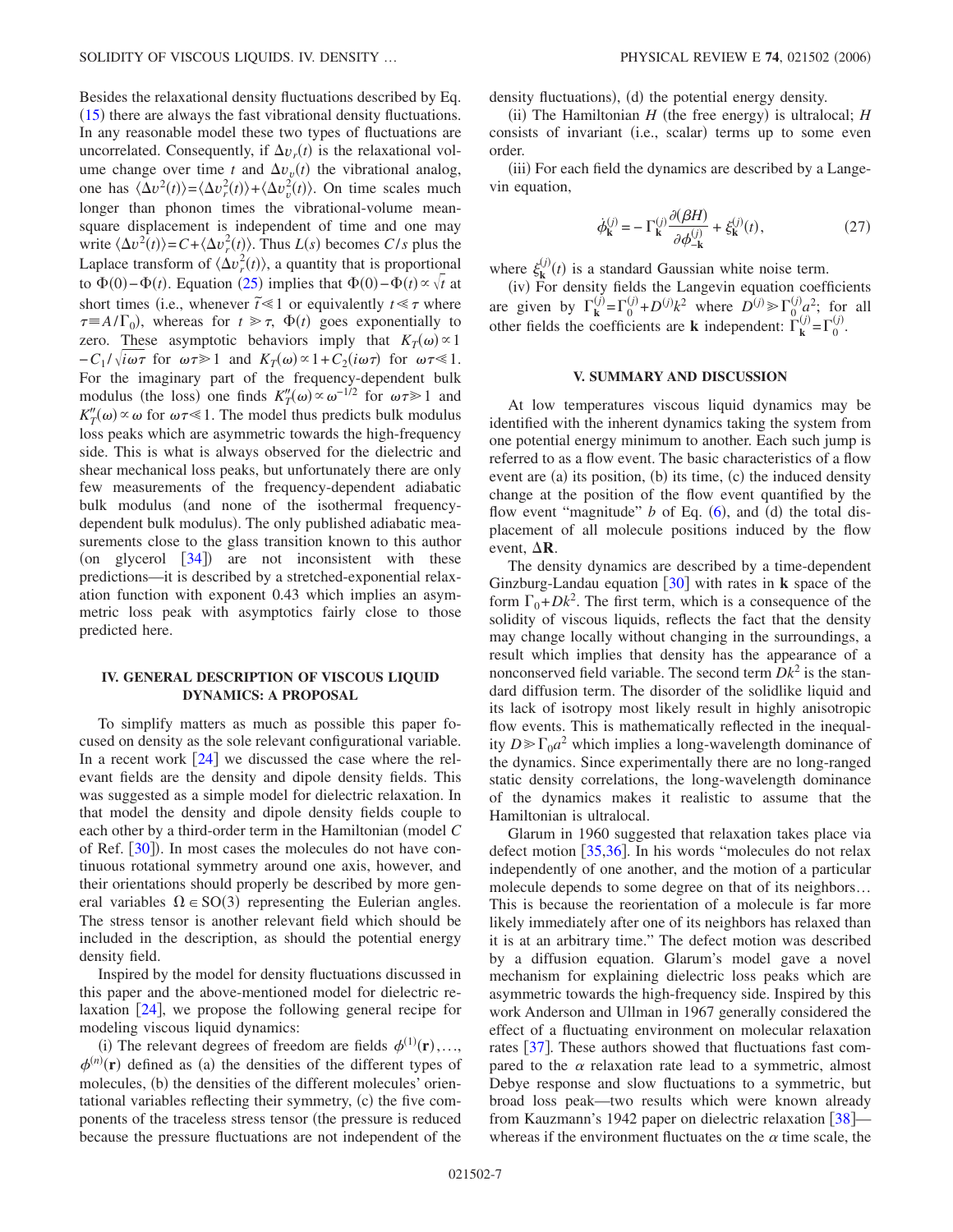loss peak becomes asymmetric towards the high-frequency side. Montrose and Litovitz in 1970 [[39](#page-8-33)] discussed a model involving an order parameter with both a diffusive and a decaying term in its dynamics. The decay term derives from the fact that "the structure can change by a simple rate process," whereas if, for instance, the order parameter is a function of the number of holes, the diffusive term corresponds to the "many small steps arising from the rapid jiggling of molecules." In their review from 1972 of the mechanical response of viscous liquid  $\left[40\right]$  $\left[40\right]$  $\left[40\right]$  Dexter and Matheson summarize these three papers by the remark: "Thus, the physical basis of the theories of Glarum, Anderson and Ullman, and Montrose and Litovitz is similar: the molecular environment is assumed to change as a result of spontaneous molecular motion and small diffusional motions." The similarity to the present work is clear; here, however, the "small diffusional motions" occur in the surroundings of a flow event and may be thought of as consequences of the "spontaneous molecular motion." After these early works, also in the spirit of the present paper, Zwanzig  $[41]$  $[41]$  $[41]$  and MacPhail and Kivelson  $[42]$  $[42]$  $[42]$ in the 1980s explored the possibility that a long-time-tail mechanism is relevant for understanding viscous liquid dynamics. We mention these works in order to emphasize that the ideas of paper III and this paper have close analogs in several papers published a long time ago.

In this paper we regarded flow events as taking the system instantaneously from one inherent structure to another. Although this approximation applies only on length scales below the solidity length, which is of order 10 000 Å around the calorimetric glass transition, it is not impossible that the proposed density dynamics applies also at macroscopic length scales. The problem of properly linking the behavior on length scales below the solidity length to those above needs further consideration, though.

## **ACKNOWLEDGMENTS**

The author wishes to thank Shankar Das for fruitful discussions on the topic of this paper. This work was supported by the Danish National Research Foundation (DNRF) via its grant for the center for viscous liquid dynamics "Glass and Time."

#### **APPENDIX**

By writing  $\langle \rho(\mathbf{r}) \rho(\mathbf{r'}) \rangle = \langle \rho \rangle^2 + \langle \Delta \rho(\mathbf{r}) \Delta \rho(\mathbf{r'}) \rangle$  where  $\langle \rho \rangle$ =*N/V* and  $\Delta \rho \equiv \rho - \langle \rho \rangle$ , Eq. ([12](#page-3-4)) is split into two terms:

$$
\langle |\delta \rho_{\mathbf{k}}|^2 \rangle = \frac{\langle b^2 \rangle}{16\pi^2 N} [I_1(k) + I_2(k)], \tag{A1}
$$

where

$$
I_1(k) = \int_V \int_V \frac{\mathbf{k} \cdot \mathbf{r}}{r^3} \frac{\mathbf{k} \cdot \mathbf{r}'}{r'^3} e^{i\mathbf{k} \cdot (\mathbf{r} - \mathbf{r}')} dr dr' = \left| \int_V \frac{\mathbf{k} \cdot \mathbf{r}}{r^3} e^{i\mathbf{k} \cdot \mathbf{r}} dr \right|^2
$$
\n(A2)

<span id="page-7-0"></span>
$$
I_2(k) = \int_V \frac{\langle \Delta \rho(\mathbf{r}) \Delta \rho(\mathbf{r}') \rangle}{\langle \rho \rangle^2} \frac{\mathbf{k} \cdot \mathbf{r}}{r^3} \frac{\mathbf{k} \cdot \mathbf{r}'}{r'^3} e^{i\mathbf{k} \cdot (\mathbf{r} - \mathbf{r}')} d\mathbf{r} d\mathbf{r}'.
$$
\n(A3)

The latter integral may be expressed in terms of the static structure factor, which for  $k \neq 0$  is defined by  $S(k)$  $=\langle \rho_k \rho_{-k} \rangle = \langle |\rho_k|^2 \rangle$ : First note that the definition of  $\rho_k$  [Eq. ([8](#page-3-3))] implies that for  $k \neq 0$  one has  $\sqrt{N} \rho_k = \int_V \Delta \rho(\mathbf{r}) \exp(i\mathbf{k} \cdot \mathbf{r}) d\mathbf{r}$ , which implies that  $S(k) = 1/N \int_V \int_V \Delta \rho(\mathbf{r}) \Delta \rho(\mathbf{r'})$  exp[*i***k**·**(r** *−***<b>r**<sup>'</sup>)*d***<b>r**<sup>*t*</sup>=*V*/*N***∫**<sub>*V*</sub></sub> $\Delta \rho$ **(0**) $\Delta \rho$ **(r**) $\rangle$ exp(*i***k**·**r**)*d***r**. Inversion of this Fourier integral allows one to write the density autocorrelation function as a sum over the **k** vectors consistent with periodic boundary conditions:

$$
\frac{\langle \Delta \rho(\mathbf{r}) \Delta \rho(\mathbf{r}') \rangle}{\langle \rho \rangle^2} = \frac{1}{N} \sum_{\mathbf{k}'} S(k') e^{i\mathbf{k}' \cdot (\mathbf{r} - \mathbf{r}')}.
$$
 (A4)

When this is substituted into Eq.  $(A3)$  $(A3)$  $(A3)$  we get

$$
I_2(k) = \frac{1}{N} \sum_{\mathbf{k'}} S(k') \left| \int_V \frac{\mathbf{k} \cdot \mathbf{r}}{r^3} e^{i(\mathbf{k} + \mathbf{k'}) \cdot \mathbf{r}} d\mathbf{r} \right|^2.
$$
 (A5)

Thus in terms of the integral

$$
I(\mathbf{k}, \Omega) \equiv \int_{V} \frac{\mathbf{k} \cdot \mathbf{r}}{r^3} e^{i\Omega \cdot \mathbf{r}} d\mathbf{r},
$$
 (A6)

we have

<span id="page-7-1"></span>
$$
\langle |\delta \rho_{\mathbf{k}}|^2 \rangle = \frac{\langle b^2 \rangle}{16\pi^2 N} \Bigg[ |I(\mathbf{k}, \mathbf{k})|^2 + \frac{1}{N} \sum_{\mathbf{k'}} S(k') |I(\mathbf{k}, \mathbf{k} + \mathbf{k'})|^2 \Bigg]. \tag{A7}
$$

To evaluate  $I(\mathbf{k}, \mathbf{\Omega})$  we note that, if the *z* axis is along the  $\mathbf{\Omega}$ vector, **k** is in the *xz* plane, and  $\theta_0$  is the angle between  $\Omega$ and **k**, we have  $\Omega = (0, 0, \Omega)$  and **k** = (*k* sin  $\theta_0$ , 0, *k* cos  $\theta_0$ ). In spherical coordinates we thus get

$$
I(\mathbf{k}, \Omega) = \int_0^{\pi} d\theta \sin \theta \int_0^{\infty} dr r^2 \int_0^{2\pi} d\phi
$$
  
 
$$
\times \frac{kr(\sin \theta \cos \phi \sin \theta_0 + \cos \theta \cos \theta_0)}{r^3} e^{i\Omega r \cos \theta}.
$$
 (A8)

This reduces to

$$
I(\mathbf{k}, \Omega) = 2\pi k \cos \theta_0 \int_0^{\pi} d\theta \sin \theta \cos \theta \int_0^{\infty} dr e^{i\Omega r \cos \theta}.
$$
\n(A9)

The radial integral is evaluated by assuming an implicit convergence term  $\lim_{a\to\infty} \exp(-r/a)$ , leading to

and